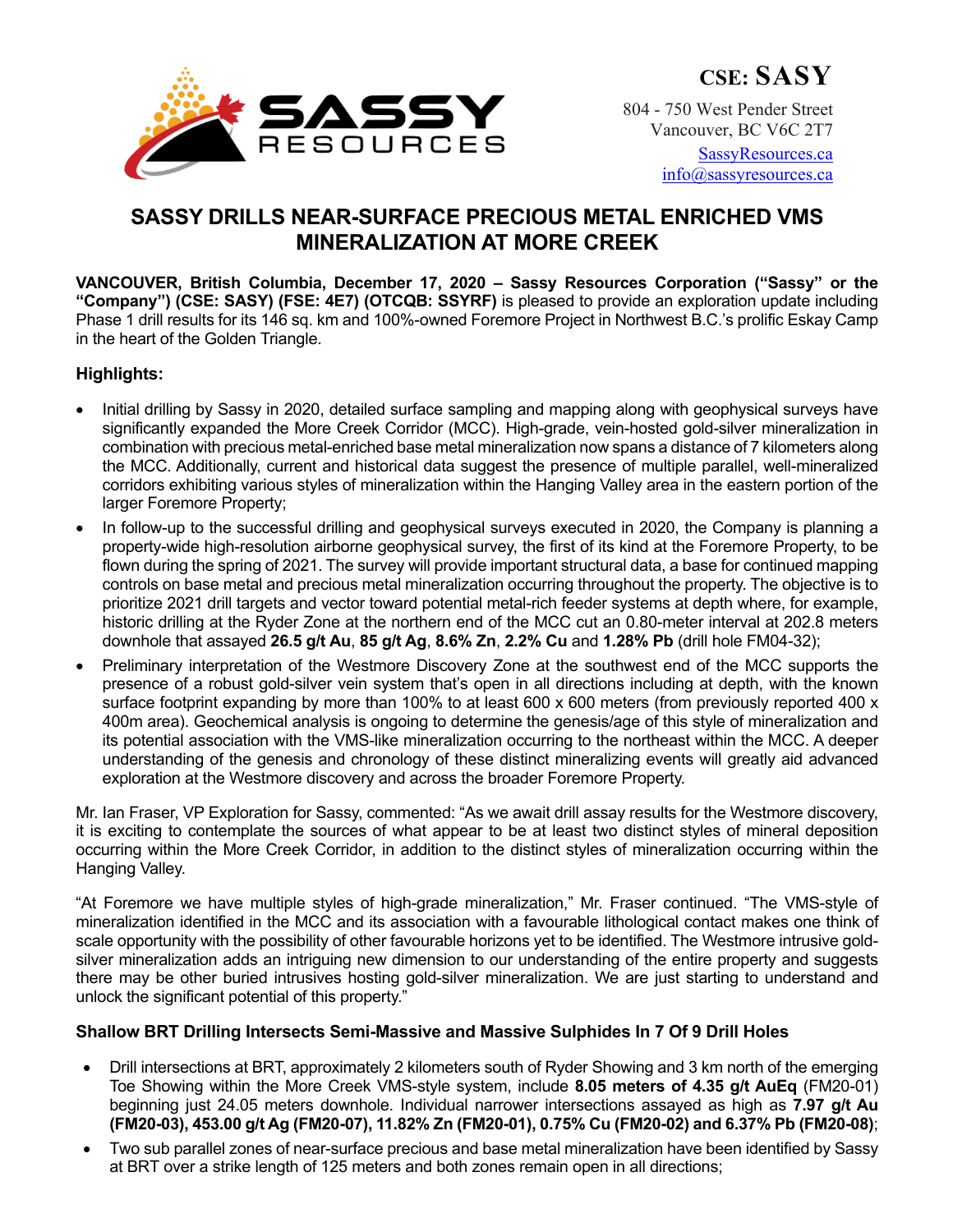- Secondary gold-enriched quartz veining was recognized overprinting VMS-style mineralization in drill holes FM20-03 and FM20-04;
- Sassy's drilling suggests the stratiform style semi-massive to massive mineralization is deepening along strike to the north at BRT as evidenced by drill hole FM-20-09 and remains open to the south as evidenced by drill hole FM20-08;
- Stratigraphic and geochemical similarities in mineralization occurring either at surface or at depth at the Toe, Foremore, BRT and Ryder showings, combined with successful testing of conductive response of More Creek VMS-style of mineralization, is leading to a valuable model for advanced exploration of this well-mineralized multiple target area. More work is required to determine whether these occurrences are connected at depth and potentially form one large system, or are individual bodies of mineralization in a "cluster" or "camp" as is often seen in VMS districts;
- Preliminary geochemical studies suggest that arsenic (As), cadmium (Cd), antimony (Sb), selenium (Se) and tellurium (Te) are important pathfinder elements at BRT that will be critical in the search for new mineralized zones across the property;

| <b>Drill hole</b> | <b>From</b><br>(m) | To<br>(m) | Length<br>(m) | Au<br>(g/t) | Ag<br>(g/t) | Zn %  | Cu %  | <b>Pb %</b> | AuEq*<br>(g/t) |
|-------------------|--------------------|-----------|---------------|-------------|-------------|-------|-------|-------------|----------------|
| FM20-01           | 24.05              | 32.10     | 8.05          | 0.561       | 51.51       | 5.72  | 0.257 | 0.313       | 4.35           |
| including         | 24.50              | 29.00     | 4.50          | 0.619       | 60.24       | 6.28  | 0.323 | 0.522       | 4.94           |
| and               | 30.42              | 32.10     | 1.68          | 0.613       | 69.30       | 9.85  | 0.312 | 0.072       | 6.56           |
| including         | 30.42              | 31.25     | 0.83          | 0.449       | 60.65       | 11.82 | 0.431 | 0.081       | 7.37           |
| <b>FM20-02</b>    | 24.10              | 31.93     | 7.83          | 0.505       | 52.26       | 5.19  | 0.246 | 0.258       | 4.02           |
| including         | 24.10              | 27.13     | 3.03          | 0.603       | 77.52       | 7.65  | 0.287 | 0.567       | 5.76           |
| and               | 28.13              | 30.13     | 2.00          | 0.645       | 38.78       | 5.99  | 0.331 | 0.012       | 4.39           |
| including         | 28.98              | 29.50     | 0.52          | 0.733       | 43.46       | 7.42  | 0.752 | 0.016       | 5.75           |
| FM20-03           | 22.70              | 25.85     | 3.15          | 0.735       | 47.06       | 0.18  | 0.043 | 0.022       | 1.49           |
| including         | 23.35              | 24.90     | 1.55          | 1.178       | 85.86       | 1.47  | 0.050 | 0.128       | 3.08           |
| FM20-03           | 30.30              | 38.45     | 8.15          | 0.807       | 13.55       | 1.73  | 0.030 | 0.035       | 1.85           |
| including         | 34.30              | 36.00     | 1.70          | 0.399       | 43.04       | 7.76  | 0.115 | 0.076       | 4.78           |
| and               | 37.00              | 37.45     | 0.45          | 7.971       | 6.17        | 0.49  | 0.009 | 0.025       | 8.30           |
| <b>FM20-04</b>    | 22.50              | 24.90     | 2.40          | 0.813       | 48.07       | 0.19  | 0.054 | 0.220       | 1.66           |
| including         | 23.50              | 24.15     | 0.65          | 2.068       | 135.00      | 0.63  | 0.133 | 0.790       | 4.54           |
| <b>FM20-04</b>    | 37.25              | 40.00     | 2.75          | 0.825       | 18.60       | 4.09  | 0.041 | 0.110       | 3.08           |
| including         | 39.55              | 40.00     | 0.45          | 3.801       | 12.09       | 4.32  | 0.030 | 0.026       | 6.04           |
| <b>FM20-07</b>    | 29.15              | 33.50     | 4.90          | 0.112       | 12.647      | 0.464 | 0.017 | 0.291       | 0.61           |
| including         | 28.60              | 29.15     | 0.55          | 0.568       | 96.05       | 3.89  | 0.114 | 2.45        | 4.68           |
| and               | 47.85              | 48.25     | 0.80          | 2.254       | 453.0       | 0.197 | 0.058 | 0.079       | 8.28           |
| <b>FM20-08</b>    | 27.30              | 30.60     | 3.30          | 0.132       | 17.31       | 1.42  | 0.016 | 0.938       | 1.37           |
| including         | 29.30              | 30.00     | 0.70          | 0.557       | 74.06       | 6.55  | 0.061 | 4.39        | 6.19           |
| Including         | 29.55              | 30.00     | 0.45          | 0.709       | 103.0       | 9.33  | 0.071 | 6.37        | 8.72           |
| <b>FM20-08</b>    | 36.25              | 40.00     | 3.75          | 1.402       | 6.13        | 0.015 | 0.008 | 0.009       | 1.50           |
| Including         | 36.25              | 37.10     | 0.85          | 5.791       | 4.69        | 0.020 | 0.005 | 0.015       | 5.87           |
| <b>FM20-09</b>    | 119.30             | 119.80    | 0.50          | 0.102       | 9.11        | 1.21  | 0.032 | 0.065       | 0.85           |

**Table 1: 2020 BRT Drilling Result Highlights**

*\*AuEq Formula: = Au g/t + (\$Ag g/t / \$Au g/t) +(Zn%\*10000\*(\$Zn g/t/\$Au g/t)) + (Cu%\*10000\*(\$Cu g/t/\$Au g/t)) + (Pb%\*10000\*(\$Pb g/t/\$Au g/t)) Using prices (Nov.25/20): Au \$1811.63/oz = \$58.25/g; Ag \$23.43/oz = \$0.75/g; Zn \$2745/tonne = \$0.002745/g; Cu \$7302/tonne = \$0.007302/g; Pb \$2006 / tonne = \$0.002006/g*

Above intercepts are downhole (core) lengths; true widths are not known at this time. BRT-style mineralization was not recognized in drill holes FM20-10 & FM20-11. Preliminary interpretation suggests drill hole FM20-10 was collared too low within the BRT stratigraphy and that drillhole FM20-11, drilled well north of BRT and designed to test an historic IP anomaly along strike to the northwest, intersected sections of pyrite mineralization which appear to have been the source of the anomaly, but did not produce any notable assays. Holes FM20-05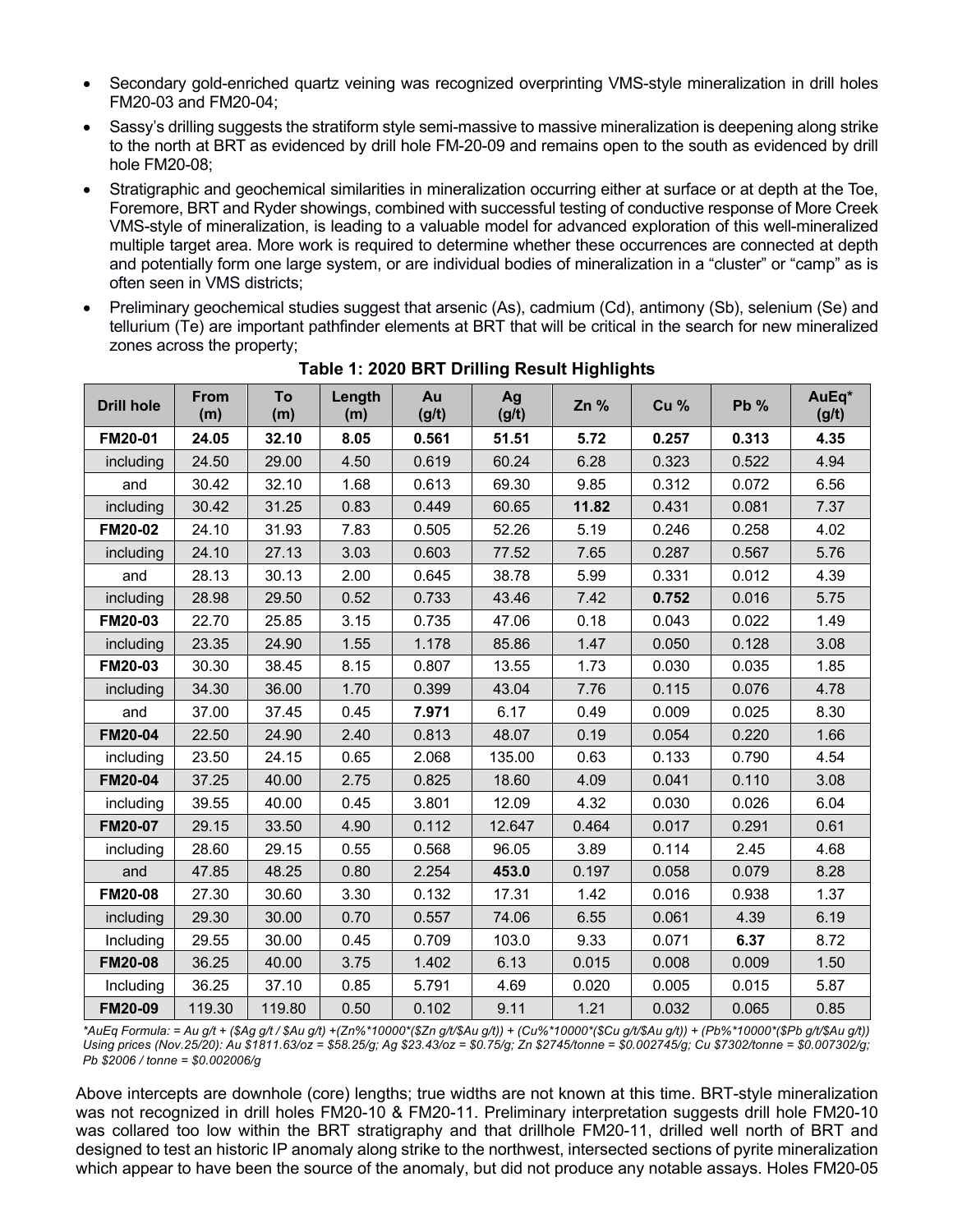& FM20-06 were drilled in the vicinity of the Toe Showing and their results will be released separately when preliminary interpretation of geophysical and geochemical data is completed.

| Drillhole #    | <b>Easting</b><br><b>NAD83</b> | <b>Northing</b><br><b>NAD83</b> | <b>Elevation</b><br>(ASL <sub>m</sub> ) | <b>Start Date</b> | <b>End Date</b> | Azimuth (°) | Dip (°) | <b>Final Depth</b><br>(m) |
|----------------|--------------------------------|---------------------------------|-----------------------------------------|-------------------|-----------------|-------------|---------|---------------------------|
| FM20-01        | 381604                         | 6328103                         | 1213                                    | 19-Jul-20         | 20-Jul-20       | 318         | -80     | 50                        |
| <b>FM20-02</b> | 381604                         | 6328103                         | 1213                                    | 20-Jul-20         | $21$ -Jul- $20$ | 280         | -80     | 52                        |
| FM20-03        | 381604                         | 6328103                         | 1213                                    | 21-Jul-20         | 22-Jul-20       | 356         | -80     | 193                       |
| <b>FM20-04</b> | 381604                         | 6328103                         | 1213                                    | 22-Jul-20         | 23-Jul-20       | 20          | $-75$   | 100                       |
| FM20-05        | 380210                         | 6326581                         | 1095                                    | 23-Jul-20         | 25-Jul-20       | 270         | $-55$   | 122                       |
| <b>FM20-06</b> | 380210                         | 6326581                         | 1095                                    | 25-Jul-20         | 28-Jul-20       | 235         | $-60$   | 299                       |
| FM20-07        | 381602                         | 6328072                         | 1225                                    | 29-Jul-20         | 30-Jul-20       | 318         | -80     | 85                        |
| <b>FM20-08</b> | 381602                         | 6328072                         | 1225                                    | 30-Jul-20         | 31-Jul-20       | 280         | $-80$   | 64                        |
| FM20-09        | 381687                         | 6328162                         | 1231                                    | 31-Jul-20         | 02-Aug-20       | 295         | -50     | 159                       |
| <b>FM20-10</b> | 381694                         | 6328245                         | 1237                                    | 02-Aug-20         | 04-Aug-20       | 315         | $-65$   | 175                       |
| FM20-11        | 381786                         | 6328670                         | 1070                                    | 04-Aug-20         | 06-Aug-20       | 320         | -60     | 200                       |
| <b>Total</b>   |                                |                                 |                                         |                   |                 |             |         |                           |

**Table 2: Sassy Phase 1 Drill Hole Location Orientation Summary**

## **Hanging Valley West and Hanging Valley East**

The Hanging Valley, the eastern side of the Foremore Property, is defined by multiple precious and base metal showings over broad areas, and recent glacial retreat is aiding Sassy's exploration efforts in this under-explored part of the property where only a handful of historical drill holes have been completed. Sassy continues to review extensive data, recent and historical, with early interpretations highlighting at least two possibly separate horizons and the potential for VMS and other styles of mineralization. The Company looks forward to expanding on these interpretations in the near future.

## **Pending Surface Sample and Drill Assay Results**

Phase 2 drilling at the new Westmore Gold-Silver Discovery Zone comprised 1,662 meters in six holes. Assay results from Phase 2 drilling are pending as are hundreds of additional surface sample assays from across the Foremore Property. These results will be released as quickly as possible when the final QA-checked, multi-element assay results have been received and preliminary interpretation has been performed.

Sassy appreciates its shareholders' patience as work continues with two separate labs to navigate the assay backlogs resulting from high work volume in British Columbia this past summer and the challenges posed by the ongoing COVID-19 pandemic.

## **Qualified Person**

The technical information in this news release has been reviewed and approved by Mr. Ian Fraser, P. Geo., Vice President of Exploration for Sassy Resources. Mr. Fraser is the Qualified Person responsible for the scientific and technical information contained herein under National Instrument 43-101 standards.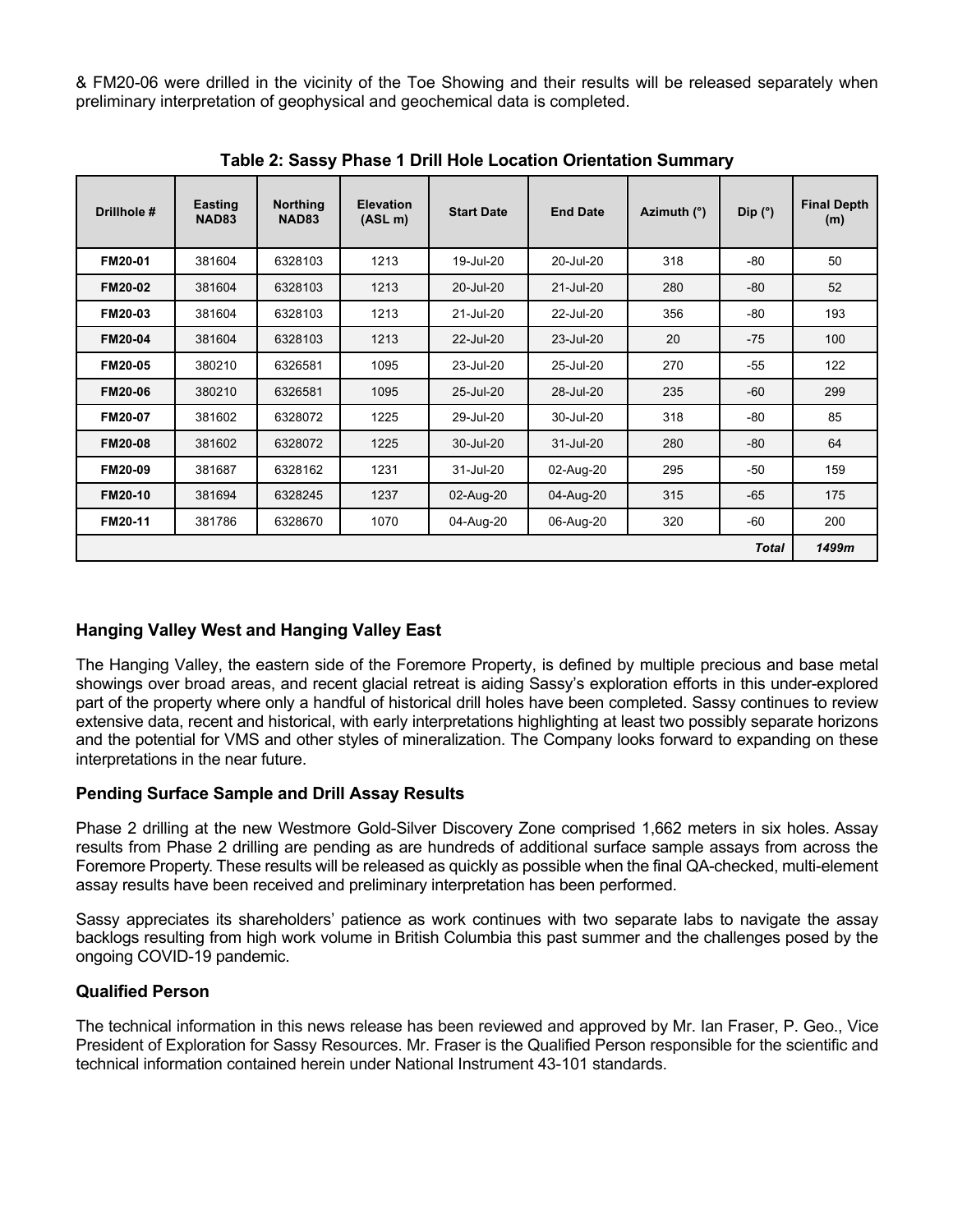



#### **Quality Assurance/Quality Control**

Sassy implemented an industry-standard QA/QC program for all field samples and drill core samples collected during its 2020 exploration program. The company inserted QC blanks and standards at pre-determined intervals. Drill core samples were cut in half by rock saw, half of the core remained in the labeled interval in the core box, the other half was placed in clear plastic sample bags together with pre-numbered sample tags and remained on site until transportation to the lab. Samples were transported and submitted directly by Company personnel to the MSALABS preparation facility at Terrace, B.C. Initially, samples were crushed to 70% passing 2mm, split to 250g, and pulverized to a pulp with 85% passing 75 micrometres. The pulps were then shipped to MSALABS laboratory in Langley, B.C., where they were fire assayed for gold by 50g fire assay fusion with atomic absorption finish (AAS), 48 elements by multi-element ICP-AES/IMS under 4-acid digestion. Samples that reported Au values over 10 g/t were re-analyzed by the gravimetric method, and those with Ag values over 100 ppm were re-analyzed by ICP-AES ore grade methods. Sassy changed this initial approach and requested a 500g split be obtained and that the pulverizer be washed with barren material between each sample. As above, under this procedure all samples were assayed for gold and 48 elements by multi-element ICP-AES/IMS under 4-acid digestion. In addition, Sassy requested MSALABS to perform multiple check assays on coarse reject material utilizing a 500g split and to perform Metallic Screening analyses on all gold results ≥10.0 g/t Au. MSALABS is an accredited lab independent of Sassy Resources.

As part of Sassy QA/QC protocol, check assays of MSALABS results were performed at Actlabs laboratory in Kamloops B.C. Within the group of samples selected for check assay, Sassy inserted several blanks and standards. Samples were crushed up to 80% passing 2mm, a riffle split of 500g was further pulverized to 98% passing 105 micrometres. Pulps were analysed for Au by Fire Assay (50g) with an atomic absorption finish. All Fire